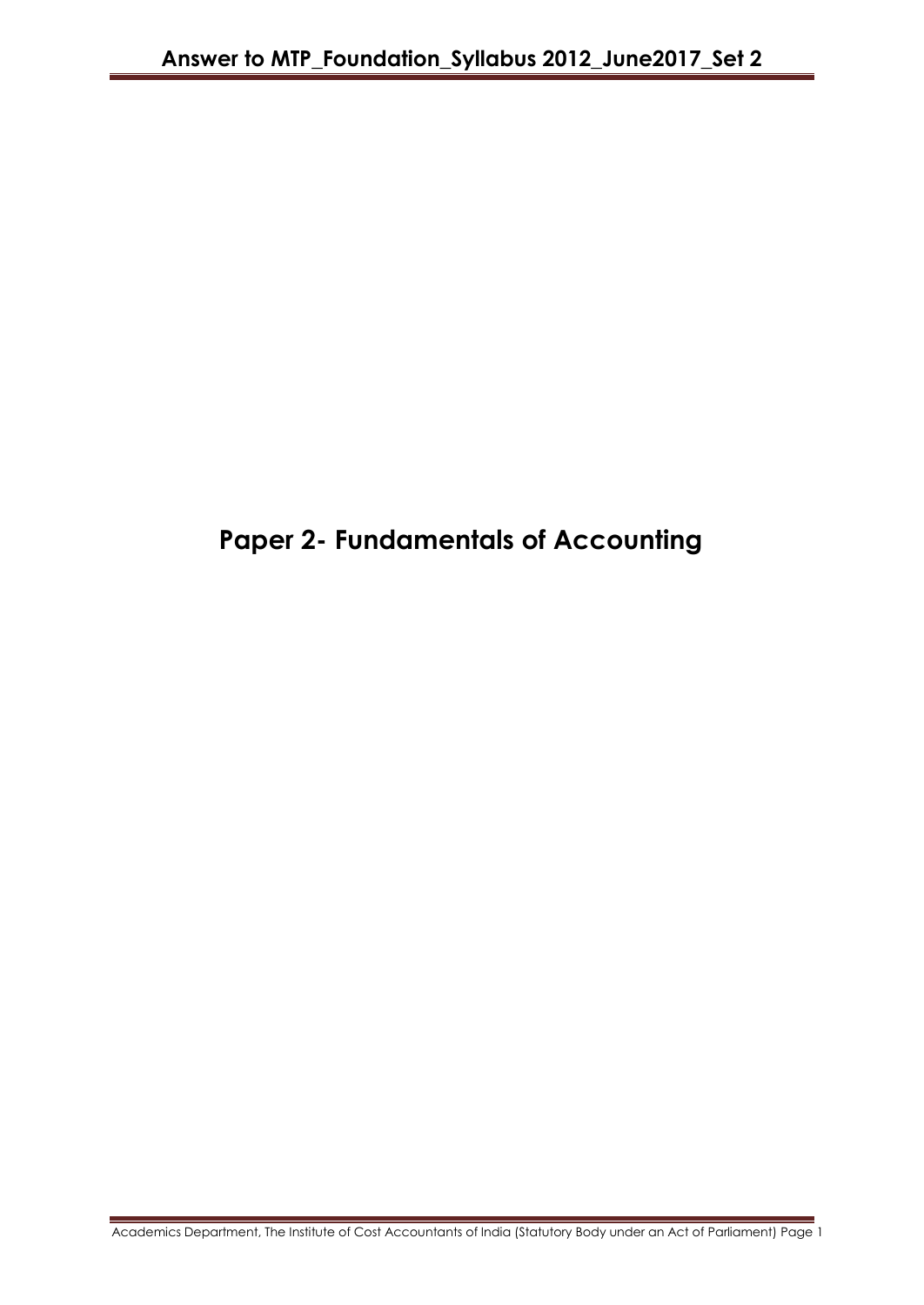# **Paper 2- Fundamentals of Accounting**

**Full Marks : 100 Time allowed: 3 hours**

**Section - A**

| I. |          | Choose the correct answer from the given four alternatives:                                                                                                                                                                                                                                                                                                                    | $[6 \times 1 = 6]$ |
|----|----------|--------------------------------------------------------------------------------------------------------------------------------------------------------------------------------------------------------------------------------------------------------------------------------------------------------------------------------------------------------------------------------|--------------------|
|    |          | (i) Commission will be shared by<br>(a) consignor and consignee<br>(b) only consignee<br>(c) only consignor<br>(d) third party                                                                                                                                                                                                                                                 |                    |
|    |          | (ii) Retirement of bill means:<br>$(a)$ making payment before the due date<br>(b) cancellation of the bill<br>(c) sending the bill for collection<br>(d) None of the above                                                                                                                                                                                                     |                    |
|    |          | (iii) To compute the surplus or deficit for the year Non-trading concerns we prepare<br>$(a)$ Income and Expenditure A/c<br>(b) Royalty A/c<br>(c) Non-Government A/c<br>(d) Charity A/c                                                                                                                                                                                       |                    |
|    |          | (iv) Identify the Example to Capital Expenditure<br>(a) Purchase of Raw material for Production<br>(b) Salesmen Salary<br>(c) Purchase of Furniture<br>(d) Payment of Electricity Bill                                                                                                                                                                                         |                    |
|    |          | (v) Purchase of Fixed Asset by payment of Cash of $\bar{\tau}$ 10,000 results in $-$<br>(a) Increase fixed asset by ₹10,000 Decrease Cash Balance by ₹10,000.<br>(b) Increase cash by ₹ 10,000 reduce capital by ₹ 10,000<br>(c) Reduce cash by ₹ 10,000 reduce other current liability by ₹ 10,000.<br>(d) Reduce fixed assets by ₹ 10,000 increase cash in hand by ₹ 10,000. |                    |
|    |          | (vi) The process of recording business transactions in a book of original entry is known as<br>$(a)$ Journal<br>(b) Balance<br>(c) Posting<br>(d) None of the above                                                                                                                                                                                                            |                    |
| Ш. | 1.<br>2. | State whether the following statements are True (or) False.<br>After preparation of ledgers, the next is the preparation of trial balance.<br>Bank pass book is also known as bank statement.<br>3. A person by whom the bill is endorsed is called endorser.<br>Account sales is a statement furnished by consigner to consigned                                              | $[6 \times 1 = 6]$ |

- **4. Account sales is a statement furnished by consignor to consignee.**
- **5. Trial balance is required to prepare the Bank Reconciliation.**
- **6. Income earned but not received are called accrued incomes.**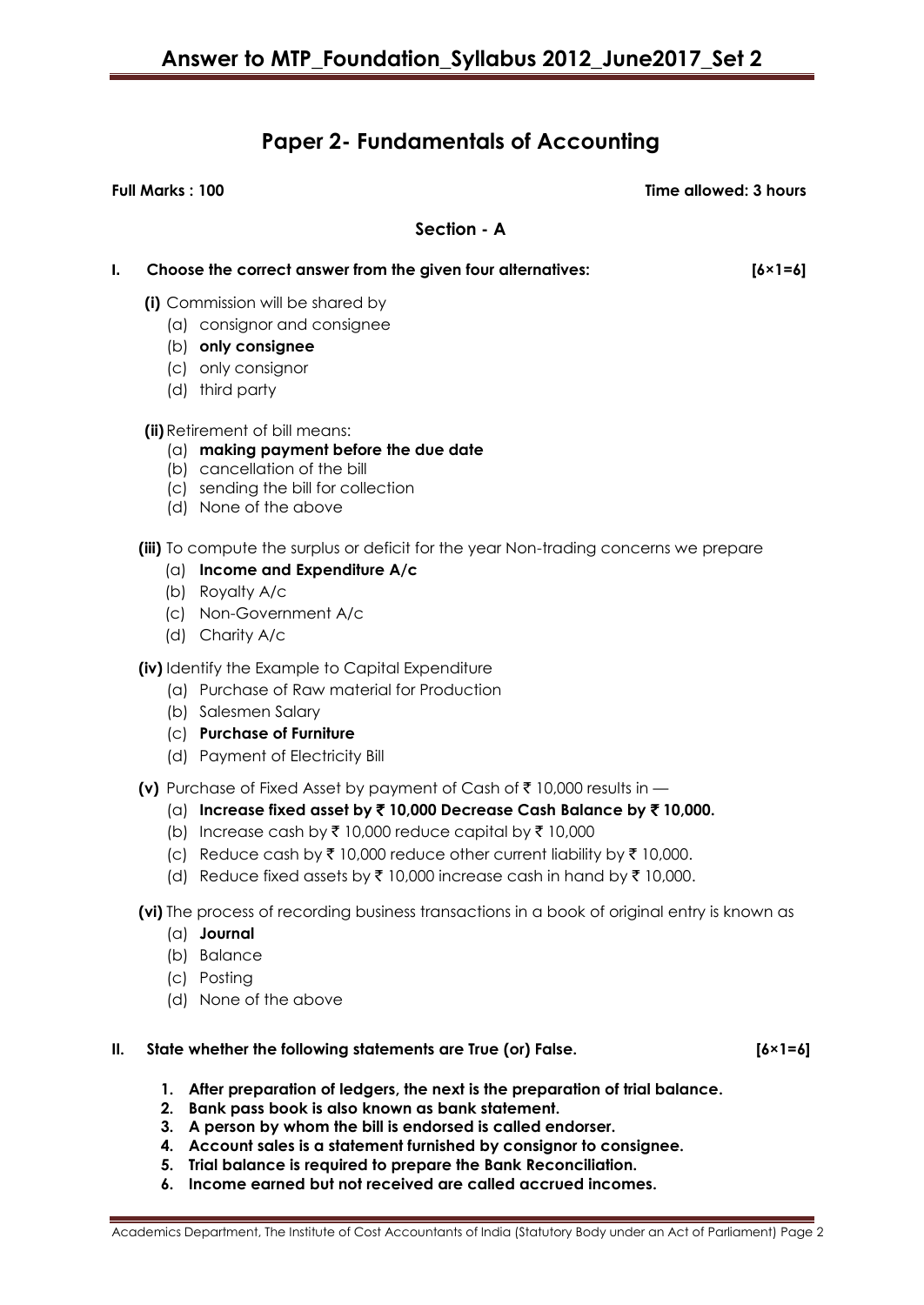#### **Answer:**

- 1. True
- 2. True
- 3. True
- 4. False
- 5. False
- 6. True

## **III. Journalise the following transactions: [3×2=6]**

- **1. Sold goods for cash ₹ 50,000.**
- **2. Paid Advertisement Expenses** ` **10,000 by cash.**
- **3.** Goods Returned from Ravi₹5,000.

## **Answer:**

# **Journal Entries**

| <b>Date</b> | <b>Particulars</b>                                                 |     | L. F. | <b>Debit</b> | Credit |
|-------------|--------------------------------------------------------------------|-----|-------|--------------|--------|
|             | Cash A/c<br>To Sales<br>(Being goods sold for cash)                | Dr. |       | 50,000       | 50,000 |
| 2.          | Advertisement Expenses A/c<br>To Cash A/c<br>(being Expenses paid) | Dr. |       | 10,000       | 10,000 |
| 3.          | Sales Returns A/c<br>To Ravi A/c<br>(Being goods returned)         | Dr. |       | 5,000        | 5,000  |

### **IV. Fill in the blanks: [6×2=12]**

- **1. Balance in consignment account shows \_\_\_\_\_\_\_\_\_\_\_ or \_\_\_\_\_\_\_\_\_\_\_\_\_ on consignment**
- **2. Cash Balance is shown in the \_\_\_\_\_\_\_\_\_ side of Balance Sheet.**
- **3. When an asset is purchased \_\_\_\_\_\_\_\_\_\_\_\_ account is debited.**
- **4. Debts for which there is neither any possibility of becoming bad nor any doubt about**  its realization, will arise in future is called
- **5. Credit note is sent by \_\_\_\_\_\_\_\_\_\_.**
- **6. Date on which the payment of the bill is to be made is known as \_\_\_\_\_\_\_\_\_ date.**

### **Answer:**

- 1. Profit, Loss;
- 2. Assets;
- 3. Asset;
- 4. Good Debts;
- 5. Seller;
- 6. Due.

### **V. Match the following: [6×1=6]**

|    | Column 'A'            |                | Column 'B'                      |
|----|-----------------------|----------------|---------------------------------|
|    | Asset                 | А.             | <b>Revenue receipts</b>         |
| 2. | Sale of goods         | В.             | Artificial personal account     |
| 3. | State Bank of India   | $\mathsf{C}$ . | <b>Real account</b>             |
|    | Contra Transaction    | D.             | <b>Personal account</b>         |
| 5. | <b>Harish Account</b> | E.,            | <b>Credit side of cash book</b> |

Academics Department, The Institute of Cost Accountants of India (Statutory Body under an Act of Parliament) Page 3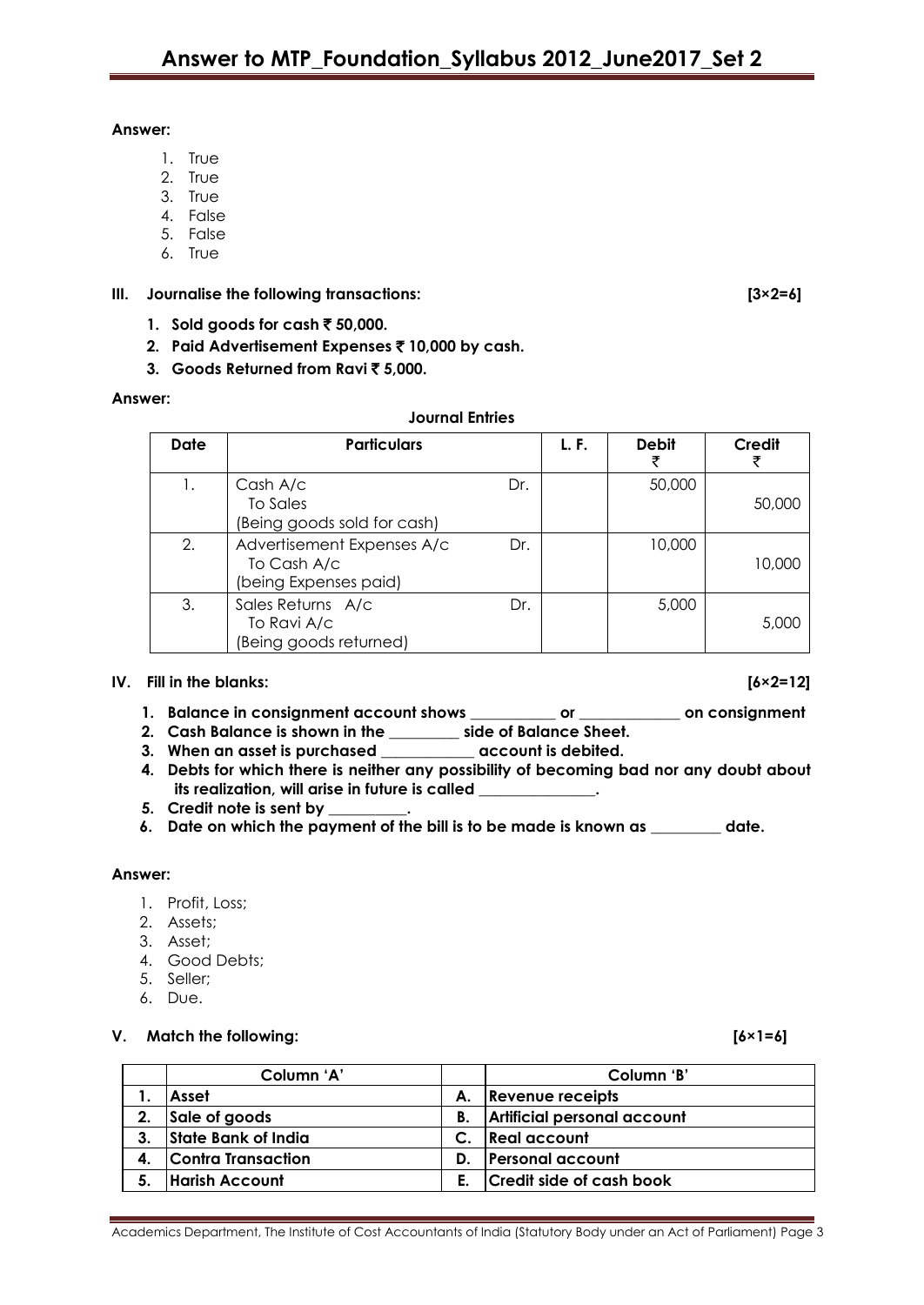#### **6. Debit balance of pass book is F. Cash Book**

#### **Answer:**

|    | Column 'A'                    |    | Column 'B'                  |
|----|-------------------------------|----|-----------------------------|
|    | Asset                         |    | Real account                |
| 2. | Sale of goods                 | А. | Revenue receipts            |
| 3. | State Bank of India           | Β. | Artificial personal account |
|    | 4. Contra Transaction         | F. | Cash Book                   |
| 5. | Harish Account                |    | Personal account            |
| 6. | Debit balance of pass book is | F. | Credit side of cash book    |

### **VI. Answer any three questions. Each question carries 8 marks. [3×8=24]**

- **1. Let us see an illustration for the following cash and bank transactions in the books of Mr. Abhishek** 
	- **January 1 Opening cash balance was** ` **3,800 and bank balance was** ` **27,500**
	- **January 4 Wages paid in cash** ` **1,500**
	- **January 5 received cheque of** ` **19,800 from KBK enterprises after allowing discount of**  ` **200**
	- **January 7 Paid to consultancy charges by cheque for** ` **7,500**
	- **January 10 Cash of** ` **2,500 withdrawn from bank**
	- **January 12 Received a cheque for** ` **4,500 in full settlement of the account of Mr. X at a discount of 10% and deposited the same into the Bank.**
	- **January 15 X's cheque returned dishonoured by the Bank [8]**

#### **Answer:**

### **In the Books of Mr. Abhishek**

| Dr.         |                    |      |       | <b>Cash Book</b> |                |             |                                    | Cr. |       |             |          |
|-------------|--------------------|------|-------|------------------|----------------|-------------|------------------------------------|-----|-------|-------------|----------|
|             | <b>Receipts</b>    |      |       |                  |                |             | <b>Payments</b>                    |     |       |             |          |
| <b>Date</b> | <b>Particulars</b> | L.FI | Cash  | <b>Bank</b>      | <b>Dis</b>     | <b>Date</b> | <b>Particulars</b><br>L.FI<br>Cash |     |       | <b>Bank</b> | Dis      |
|             |                    |      | (₹)   | (₹)              | <b>Allowed</b> |             |                                    |     | (₹)   | (₹)         | received |
|             |                    |      |       |                  | (ব)            |             |                                    |     |       |             | (<)      |
| 1-Jan       | Opening Balance    |      | 3,800 | 27,500           |                | 4-Jan       | Wages paid                         |     | 1,500 |             |          |
| $5 -$ Jan   | Recd from KBK      |      |       | 19,800           | 200            | 7-Jan       | Consultancy fees                   |     |       | 7,500       |          |
| $10 - Jan$  | Cash withdrawn     | C    | 2,500 |                  |                | $10 - Jan$  | Cash withdrawn                     | С   |       | 2,500       |          |
| $12$ -Jan   | Mr. X              |      |       | 4,500            | 500            | $15 - Jan$  | Mr. X                              |     |       | 4,500       | 500      |
|             |                    |      |       |                  |                |             | Closing balance                    |     | 4,800 | 37,300      |          |
|             |                    |      | 6,300 | 51,800           | 700            |             |                                    |     | 6,300 | 51,800      | 500      |

**2. A machine is purchased for** ` **14,00,000. Expenses incurred on its cartage and installation**  ` **6,00,000. Calculate the amount of depreciation @ 20% p.a. according to Straight Line Method for the first year ending on 31st March, 2015, if this machine is purchased on: (a) 1st April, 2014 (b) 1st July, 2014 (c) 1st October, 2014 (d) 1st January, 2015 [8]**

### **Answer:**

Here, Total Cost of Asset = Purchased Price + Cost of Cartage and Installation  $=$  ₹ 14,00,000 + ₹ 6,00,000 = ₹ 20,00,000

= Total Cost of Asset × Rate of Depreciation ×

Period from the date of purchase of date od closing accounts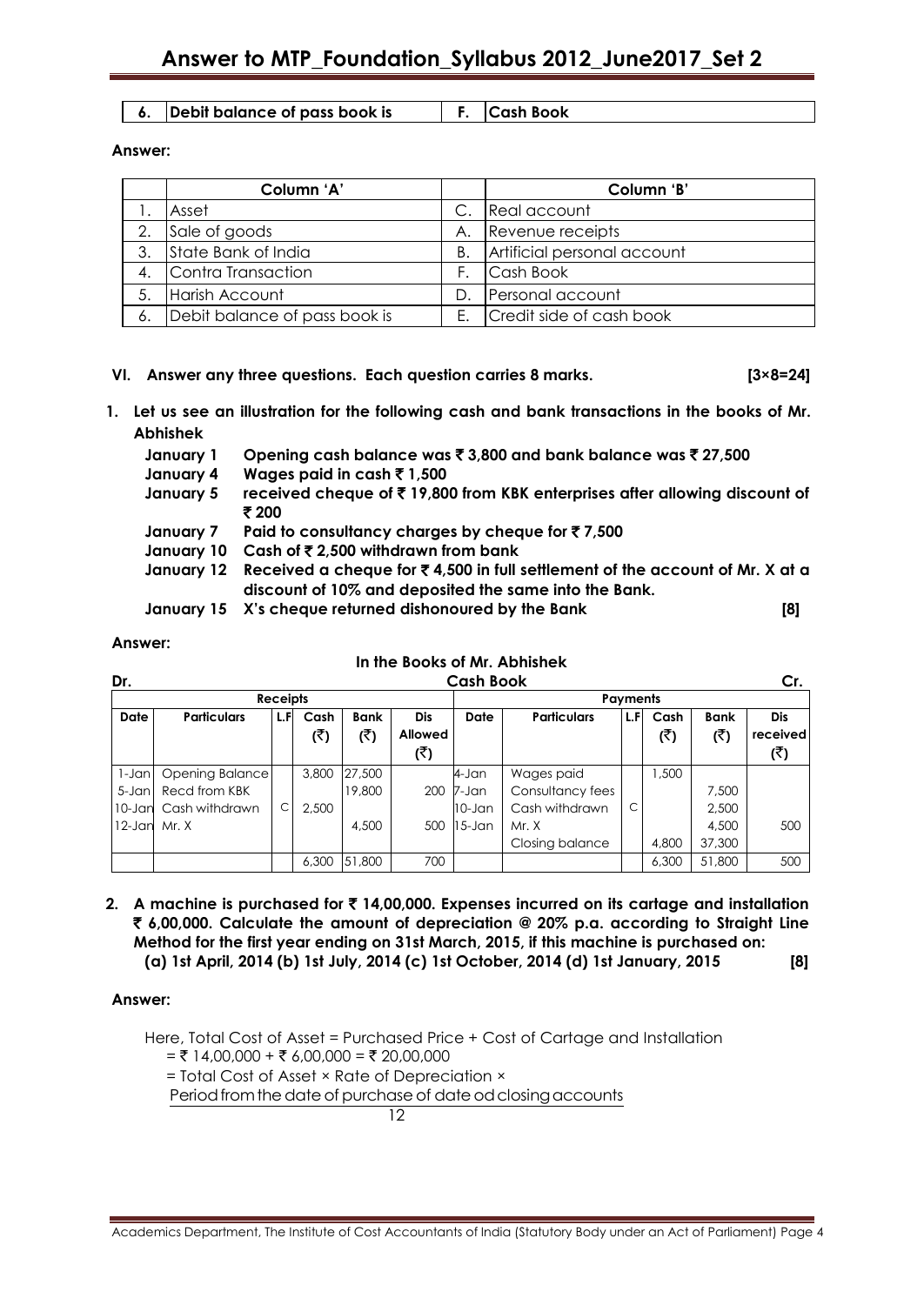- (a) The machine was purchased on 1st April, 2014: Amount of Depreciation = ₹ 20,00,000 × 20% ×  $\frac{12}{10}$  $\frac{12}{12}$  = ₹ 4,00,000
- (b) 1st July, 2014 Amount of Depreciation =  $\overline{\xi}$  20,00,000 × 20% ×  $\frac{9}{10}$  $\frac{7}{12}$  = ₹ 3,00,000
- (c) 1st October, 2014 Amount of Depreciation = ₹ 20,00,000 × 20% ×  $\frac{6}{10}$  $\frac{0}{12}$  = ₹ 2,00,000
- (d) 1st January, 2015 Amount of Depreciation =  $\binom{1}{2}$  20,00,000 × 20% ×  $\frac{3}{16}$  $\frac{3}{12}$  = ₹ 1,00,000
- **3. On 01.01.2015 Mita of Srinagar consigned goods value of** `**40,000 to Rita of Warangal. Mita paid cartage and other expenses** `**3,000. On 01.04.2015 Rita sent account sales with following information:**
	- **a) 50% of goods sold for** ` **30,000.**
	- **b)** Rita incurred expenses amounting to  $\bar{z}$  1,500.
	- **c) Rita is entitled to receive commission @ 5% on sales.**

**Bank draft was enclosed for the balance due. Prepare the necessary ledger accounts in the books of Mita. [8]**

**Answer:**

# **Consignment Account**

| Dr.  |                                                |        |            |                  | Cr.    |
|------|------------------------------------------------|--------|------------|------------------|--------|
| Date | Particulars                                    | Amount | Date       | Particulars      | Amount |
|      | 01/01/2015 To Goods sent on<br>Consignment A/c | 40,000 | 01/04/2015 | By Rita (Sales)  | 30,000 |
|      | 01/01/2015 To Bank / Cash A/c                  | 3,000  | 01/04/2015 | By Closing Stock | 21,500 |
|      | $01/04/2015$ To Rita (Exp.)                    | 1,500  |            |                  |        |
|      | 01/04/2015 To Rita (Com)                       | 1,500  |            |                  |        |
|      | To P/L A/c (profit)                            | 5,500  |            |                  |        |
|      |                                                | 51,500 |            |                  | 51,500 |

| W. N: - Total goods sent | 100% | Cost of goods      |                               | 40,000 |
|--------------------------|------|--------------------|-------------------------------|--------|
| (-) Sold                 | 50%  | (+) Consignor exp. |                               | 3,000  |
| Remaining                | 50%  |                    |                               | 43,000 |
|                          |      | 100%               | 43,000                        |        |
|                          |      | 50%                | $43,000 \times 50\% = 21,500$ |        |

### **Consignee Account**

| Dr.        |                    |        |            |                       |        |
|------------|--------------------|--------|------------|-----------------------|--------|
| Date       | <b>Particulars</b> | Amount | Date       | <b>Particulars</b>    | Amount |
| 01/04/2015 | To Consignment A/c | 30,000 | 01/04/2015 | By Consignment (Exp.) | ,500   |
|            |                    |        | 01/04/2015 | By Consignment (Com.) | ,500   |
|            |                    |        |            | By Bank $A/C$ (B. F)  | 27,000 |
|            |                    | 30,000 |            |                       | 30,000 |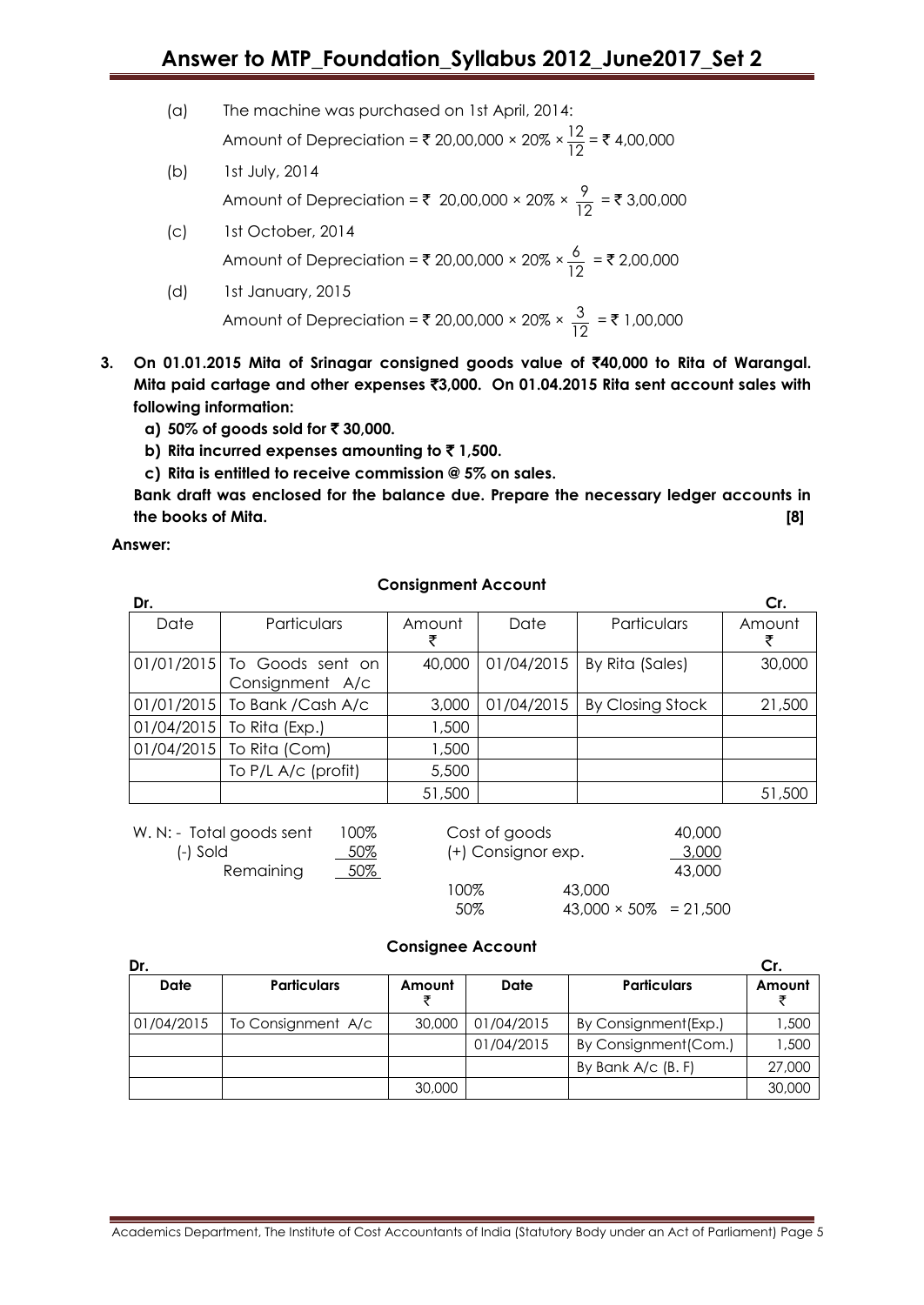| Dr.  |                           |        |      |                                     |        |  |  |
|------|---------------------------|--------|------|-------------------------------------|--------|--|--|
| Date | <b>Particulars</b>        | Amount | Date | <b>Particulars</b>                  | Amount |  |  |
|      | 01/01/2015 To Trading A/c | 40,000 |      | $\vert$ 01/01/2015   By Consignment | 40,000 |  |  |
|      |                           | 40,000 |      |                                     | 40,000 |  |  |

# **Goods Sent on Consignment Account**

## **4. From the following particulars, prepare Income and Expenditure Account.**

|                                                                           | ₹      |
|---------------------------------------------------------------------------|--------|
| Fees Collected (including ₹3,000 on account of last year)                 | 28,000 |
| <b>Meeting Expenses</b>                                                   | 2,000  |
| <b>Travelling &amp; Conveyance</b>                                        | 800    |
| Fees for the year outstanding                                             | 5,000  |
| Salary paid (including ₹300 on account of last year)                      | 2,400  |
| <b>Salary outstanding</b>                                                 | 400    |
| <b>Entertainment Expenses</b>                                             | 500    |
| <b>Tournament Expenses</b>                                                | 1,000  |
| Purchase of Books and Periodicals (includes ₹2,000 for purchase of books) | 3,000  |
| Rent                                                                      | 1,200  |
| Postage, Telephone and Telegram charges                                   | 1,700  |
| <b>Printing &amp; Stationery</b>                                          | 500    |
| <b>Donations received</b>                                                 | 800    |
|                                                                           | [8]    |

#### **Answer:**

| Dr.                      | <b>Income and Expenditure Account</b> |        |                             |         |        |  |
|--------------------------|---------------------------------------|--------|-----------------------------|---------|--------|--|
| <b>Expenditure</b>       | Amount                                | Amount | <b>Income</b>               | Amount  | Amount |  |
|                          | (₹)                                   | (₹)    |                             | (₹)     | (₹)    |  |
| To Salaries              | 2,400                                 |        | By Fees                     | 28,000  |        |  |
|                          |                                       |        | Add: O/s Current Year       | 5,000   |        |  |
| Less: O/s last year      | (300)                                 |        | Less Last Year              | (3,000) |        |  |
| Add: O/s Current Year    | 400                                   |        |                             |         | 30,000 |  |
|                          |                                       | 2,500  | <b>By Donation Received</b> |         | 800    |  |
| To Entertainment Exp     |                                       | 500    |                             |         |        |  |
| To Tournament Exp        |                                       | 1,000  |                             |         |        |  |
| To Meeting Exp.          |                                       | 2,000  |                             |         |        |  |
| To Travelling Exp.       |                                       | 800    |                             |         |        |  |
| To Cost of Periodicals   |                                       | 1,000  |                             |         |        |  |
| (₹3,000 - ₹2,000)        |                                       |        |                             |         |        |  |
| To Rent                  |                                       | 1,200  |                             |         |        |  |
| To Postage, Telephone    |                                       | 1,700  |                             |         |        |  |
| and Telegram charges     |                                       |        |                             |         |        |  |
| To Printing & Stationery |                                       | 500    |                             |         |        |  |
| To Surplus               |                                       | 19,600 |                             |         |        |  |
|                          |                                       | 30,800 |                             |         | 30,800 |  |

**5. A and B enter into joint venture sharing profit 3/5th and 2/5th. A is to purchase timber in Madhya Pradesh and forward it to B in Delhi. A purchases timber worth** ` **10,000 and pays**  ` **1,000 as expenses. B received the consigned and immediately accepted A's draft for**  ` **8,000. A gets discounted for** ` **7,850. B sold the timber for** ` **16,000. He had to spend** 

Academics Department, The Institute of Cost Accountants of India (Statutory Body under an Act of Parliament) Page 6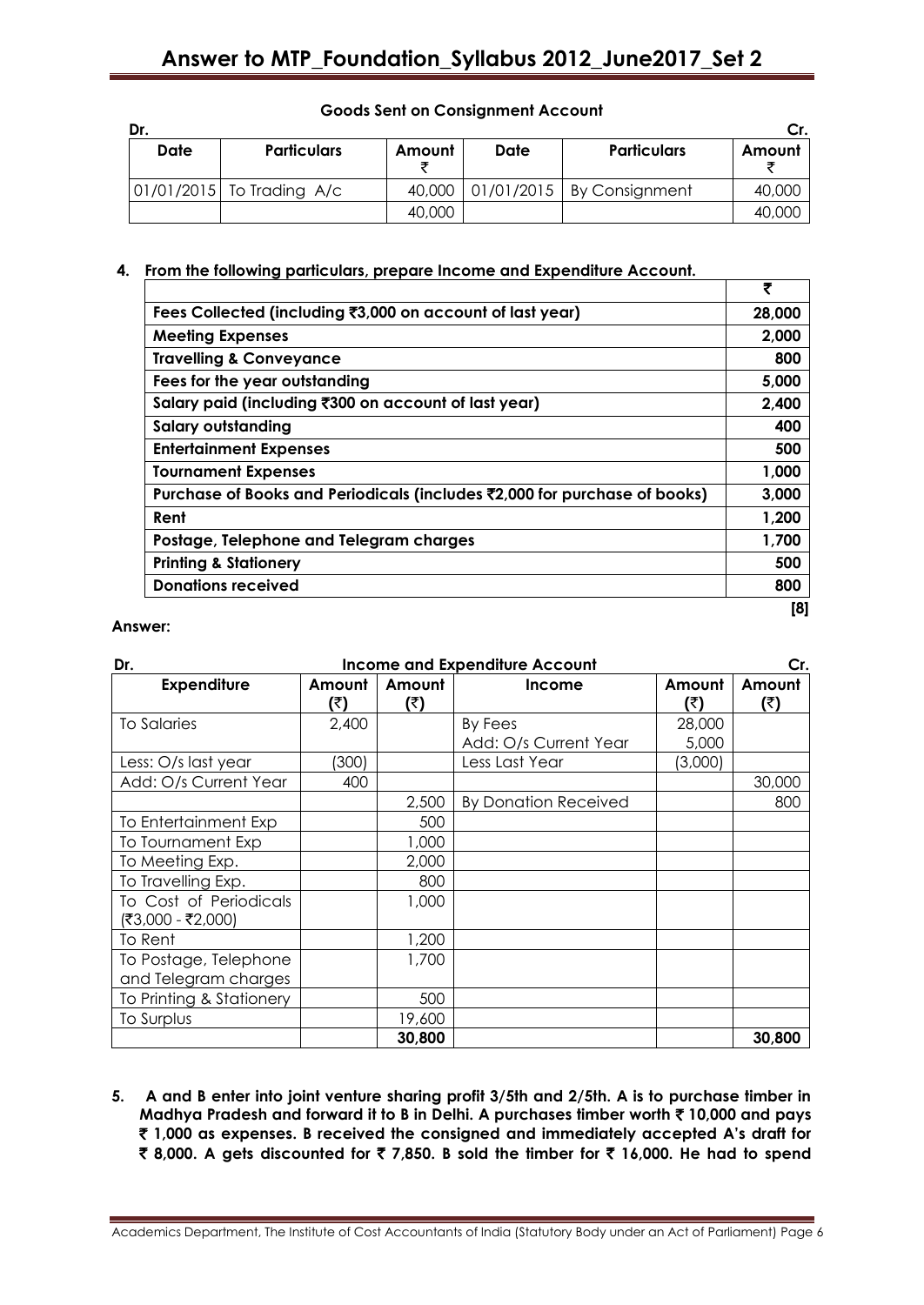` **350 for fire insurance and** ` **300 for other expenses. Under the agreement he is entitled to a commission of 5% slaes.**

| Give ledger accounts in the books of A and B. |  |
|-----------------------------------------------|--|
|-----------------------------------------------|--|

#### **Answer:**

|                                            |       | In the books of A |                    |        |  |
|--------------------------------------------|-------|-------------------|--------------------|--------|--|
| Dr.<br><b>Joint Venture Account</b><br>Cr. |       |                   |                    |        |  |
| <b>Particulars</b>                         |       |                   | <b>Particulars</b> | ₹      |  |
| To Bank: (purchase of timber)              |       | 10,000            | By B's A/c (Sales) | 16,000 |  |
| To Bank (Expenses)                         |       | 1,000             |                    |        |  |
| To Bills Receivable A/c (Discount)         |       | 150               |                    |        |  |
| To $B$ 's $A/C$ :                          |       |                   |                    |        |  |
| Fire Insurance                             | 350   |                   |                    |        |  |
| Expenses                                   | 300   |                   |                    |        |  |
| Commission                                 | 800   | 1,450             |                    |        |  |
| To Profit & Loss A/c                       | 2,040 |                   |                    |        |  |
| To $B's A/c$                               | 1,360 | 3,400             |                    |        |  |
|                                            |       | 16,000            |                    | 16,000 |  |

| Dr.                  |        | <b>B's Account</b>                           | Cr.    |  |
|----------------------|--------|----------------------------------------------|--------|--|
| <b>Particulars</b>   |        | <b>Particulars</b>                           |        |  |
| To Joint Venture A/c | 16,000 | By Bills Receivable A/c                      | 8,000  |  |
|                      |        | By Joint Venture A/c (Expenses & Commission) | 1,450  |  |
|                      |        | By Joint Venture A/c (profit)                | 1,360  |  |
|                      |        | By Bank A/c                                  | 5,190  |  |
|                      | 16,000 |                                              | 16,000 |  |

| In the books of B                                    |                              |        |                     |             |
|------------------------------------------------------|------------------------------|--------|---------------------|-------------|
| Dr.                                                  | <b>Joint Venture Account</b> | Cr.    |                     |             |
| <b>Particulars</b><br>To A's A/c: Purchase of timber |                              |        | <b>Particulars</b>  | ₹<br>16,000 |
|                                                      |                              | 10,000 | By bank A/c (sales) |             |
| Expenses                                             |                              | 1,000  |                     |             |
| B/R (discount)                                       |                              | 50     |                     |             |
| To Bank: Fire Insurance                              | 350                          |        |                     |             |
| Expenses                                             | 300                          | 650    |                     |             |
| To Commission                                        |                              | 800    |                     |             |
| To A's A/c (profit)                                  | 2,040                        |        |                     |             |
| To P& L A/c<br>1,360                                 |                              | 3,400  |                     |             |
|                                                      |                              | 16,000 |                     | 16,000      |

| Dr                   |        | A's Account                           |        |  |
|----------------------|--------|---------------------------------------|--------|--|
| <b>Particulars</b>   |        | <b>Particulars</b>                    |        |  |
| To Bills Payable A/c |        | 8,000   By Joint Venture A/c          | 11,150 |  |
| To Bank A/c          |        | 5,190   By Joint Venture A/c (profit) | 2,040  |  |
|                      | 13,190 |                                       | 13,190 |  |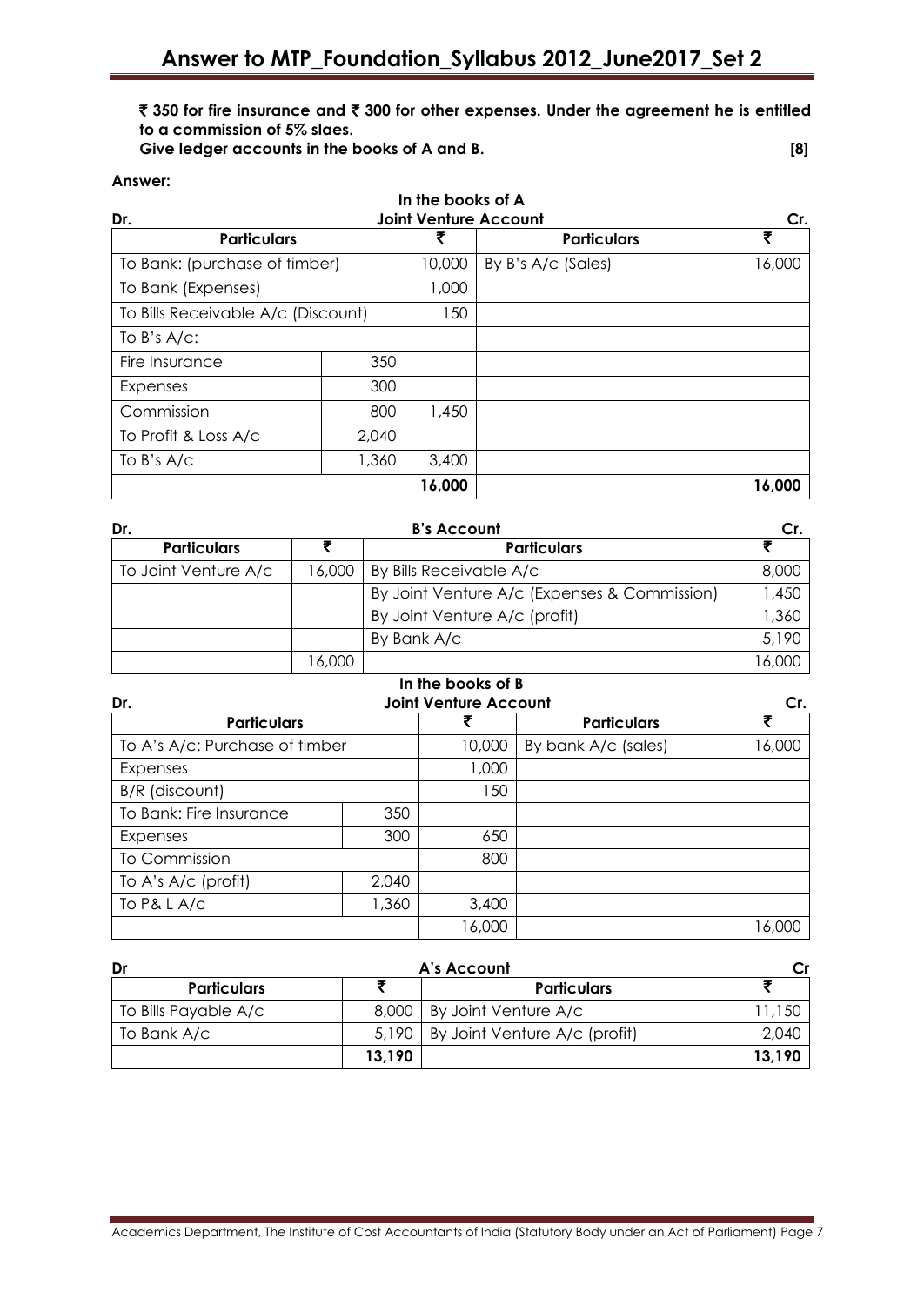# **Section - B**

**I. (a) Choose the correct answer from the given four alternatives: [6×1=6]**

- **(i)** Fixed Costs are also known as
	- (a) Period Costs
	- (b) **Direct Costs**
	- (c) Marginal Costs
	- (d) Semi Fixed Costs
- **(ii)** Average inventory is :
	- (a) Opening inventory
	- (b) Closing inventory
	- (c) Opening inventory + closing inventory
	- **(d) None of the above**

**(iii)** In Prime Cost factory overhead is added to calculate….

- (a) Cost of goods sold
- **(b) Work Cost**
- (c) Prime Cost
- (d) Profit
- **(iv)** "(Actual hours worked x  $\bar{x}$ Rate per hour) + (Time saved  $\bar{x}$ 50% rate per hour)". Out of the following in which system the amount of wages is calculated?

# **(a) Halsey plan**

- (b) Rowan plan
- (c) Piece Rate System
- (d) Taylor's plan

# **(v)** CAS stands for…

(a) Cost Audit Statutory

# **(b) Cost Accounting Standard**

- (c) Cost Account Standard
- (d) Cost Audit
- **(vi)** Contribution is ₹ 300,000 and sales is ₹ 1,500,000. Compute P/V ratio.
	- (a) 15%
	- **(b) 20%**
	- (c) 22%
	- (d) 17.5%

**(b) Fill in the blanks: [6×1=6]**

- **(i) Bin card Shows the \_\_\_\_\_\_\_\_\_\_\_\_ information of the Inventory.**
- **(ii) Under \_\_\_\_\_\_\_\_\_\_\_\_\_\_ employees receive a constant proportion of value added.**
- (iii) For identifying slow moving stocks, it is necessary to compute the \_\_

**\_\_\_\_\_\_\_\_\_\_\_\_\_\_\_\_\_\_\_ ratio.**

**(iv) Contribution earned on Break-even sales equals to \_\_\_\_\_\_\_\_\_\_\_\_ of the firm.**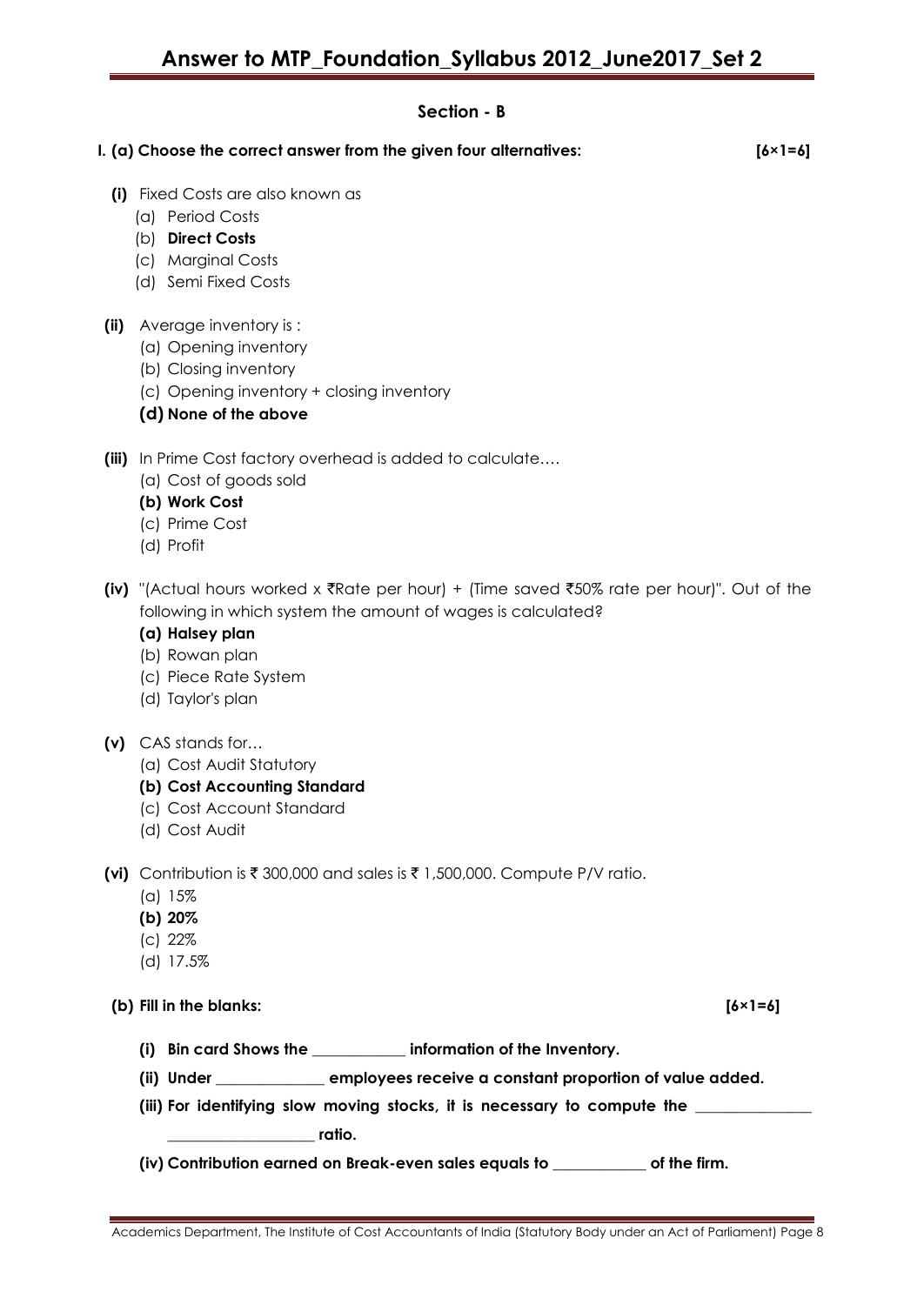**(v) When time saved is equal to time taken then earnings of a worker under Halsey Plan and Rowan Plan are the \_\_\_\_\_\_\_\_\_\_\_\_.** 

**(vi) To ascertain the Cost per Unit of a Product, we should prepare the statement of** 

#### **Answer:**

**(i)** Quantitative

**\_\_\_\_\_\_\_\_\_\_\_\_\_\_\_\_\_\_\_.** 

- **(ii)** Rucker Plan
- **(iii)** Inventory Turnover / Stock Turnover
- **(iv)** Fixed Costs
- **(v)** Same
- **(vi)** Cost Sheet
- **(c) Match the following: [6×1=6]**

|    | Column 'A'                   |   | Column 'B'                              |
|----|------------------------------|---|-----------------------------------------|
|    | Angle of Incidence           | A | <b>Material, Labour &amp; Overheads</b> |
| 2. | <b>Conversion Cost</b>       | В | Profit Volume Ratio                     |
| 3. | <b>Store Ledger</b>          |   | <b>BEP Chart</b>                        |
| 4. | <b>Elements of Cost</b>      | D | accounting record                       |
| 5. | F W Taylor                   | Ε | Labour cost plus Factory overhead       |
| 6. | <b>Break - even Analysis</b> |   | Labour Incentive Plan                   |

#### **Answer:**

|    | Column 'A'                   |   | Column 'B'                        |
|----|------------------------------|---|-----------------------------------|
|    | Angle of Incidence           |   | <b>BEP Chart</b>                  |
| 2. | Conversion Cost              | Ε | Labour cost plus Factory overhead |
| 3. | Store Ledger                 | D | accounting record                 |
| 4. | <b>Elements of Cost</b>      | A | Material, Labour & Overheads      |
| 5. | F W Taylor                   |   | Labour Incentive Plan             |
| 6. | <b>Break – even Analysis</b> | B | Profit Volume Ratio               |

### **(d) State whether the following statements are True (or) False. [6 × 1 = 6]**

- **(i) Activity Based Costing is a traditional method of charging overhead.**
- **(ii) Stores Ledger shows quantity and value of stores/materials.**
- **(iii) Abnormal Costs are uncontrollable.**
- **(iv) Royalty based on units produced is considered as direct expenses.**
- **(v) An increase in variable cost increases contribution.**
- **(vi) Under-absorption of overhead results in higher amount of profit.**

#### **Answer:**

- (i) False
- (ii) True
- (iii) False
- (iv) True
- (v) False
- (vi) True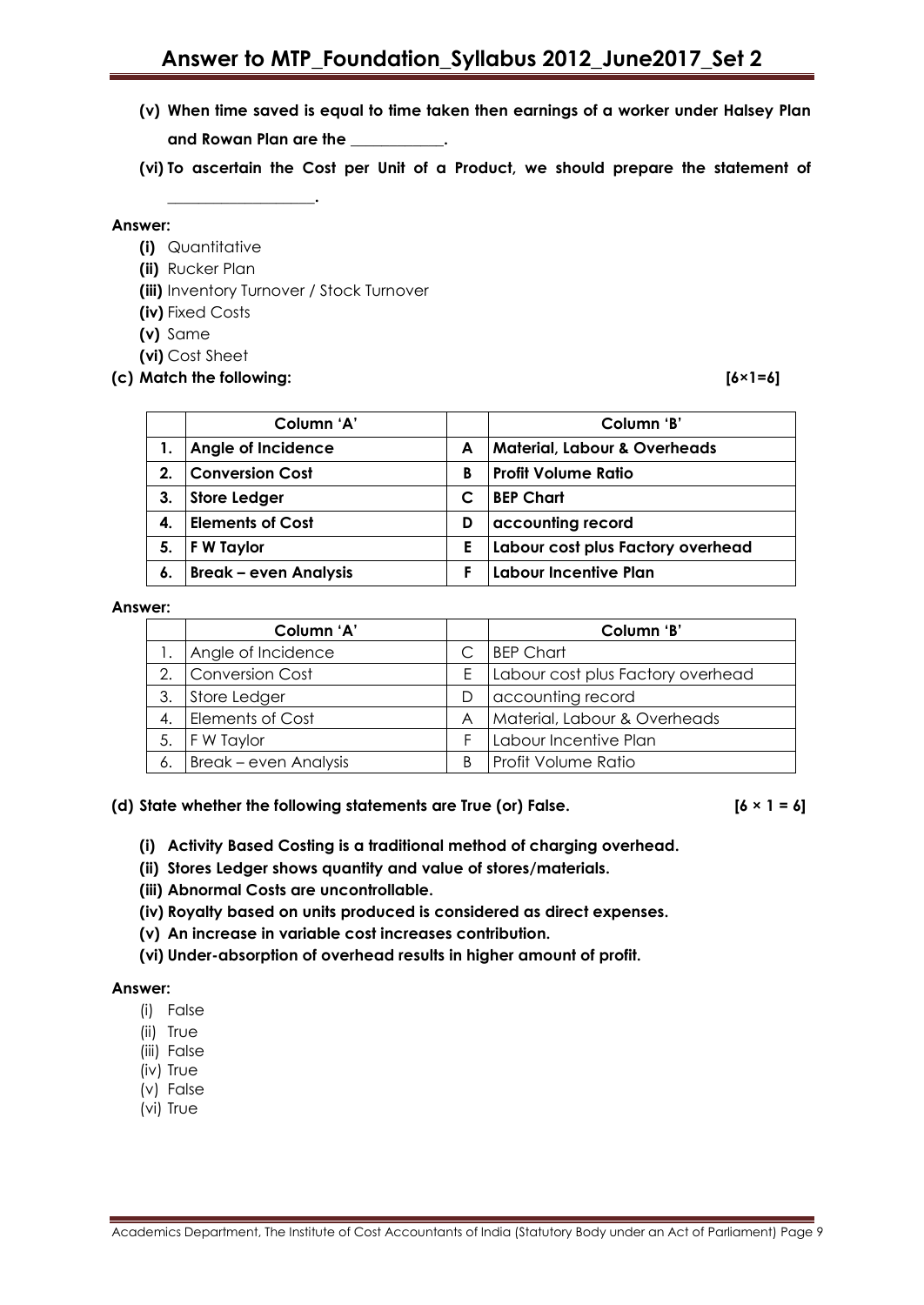### **II. Answer any two questions out of four questions**  $\qquad \qquad$  **[842-255]**

$$
[8\times2=16]
$$

**1. A company had 500 workers on its roll on 1st April 2016 and 600 on 30th June 2016. During the quarter, 5 workers left, 20 were discharged and 75 workers were recruited. Of these 10 workers were recruited as replacements for people leaving, while the rest were for expansion. Calculate the labour turnover rate under (a) Flux Method, (b) Replacement Method and (c) Separation Method.**

#### **Answer:**

The average number of people working =  $(500+600)/2 = 550$ 

# **Labour Turnover Rate under Flux Method**

LT rate = 1 × (No. of Separation + No. of accesssion) 2  $-$  × 100 Av.manpower in the period LT Rate =  $\frac{1}{2}$  (5+20+10)]/550 x 100 = 3.18%

#### **Labour turnover rate under Replacement method**

LT rate = 
$$
\frac{\text{No. of replacement during the period}}{\text{Av. manyower in the period}} \times 100
$$

$$
= (10/550) \times 100
$$

$$
= 1.82\%
$$

#### **Labour turnover rate under Separation method**

LT rate = 
$$
\frac{\text{No. of separation during the period}}{\text{Av. mapower in the period}} \times 100
$$

$$
= 25/550 \times 100 = 4.54\%
$$

**2. A company maintains a margin of safety of 25% on its current sales and earns a profit of** ` **30 lakhs per annum. If the company has a profit volume (P/V) ratio of 40%, find current sales amount.** 

#### **Answer:**

Margin of safety = Profit/ P/V Ratio

 $= ₹30/0.40$ 

 $=$  ₹75 lakhs

0.25 of sales = ₹75 lakhs

Hence, Sales = 75/0.25

 $=$  ₹ 300 lakhs

# **3. Cost of Sales =** `**37,416. Advertisement Expenses =** `**600. Discount on sales = 50% of Advertisement Expenses. Find Cost of Goods Sold.**

#### **Answer:**

We Know, Cost of Goods Sold + Selling and Distribution Overheads = Cost of Sales. Both Advertisement Expenses and Discount on sales together constitutes Selling and Distribution Overhead